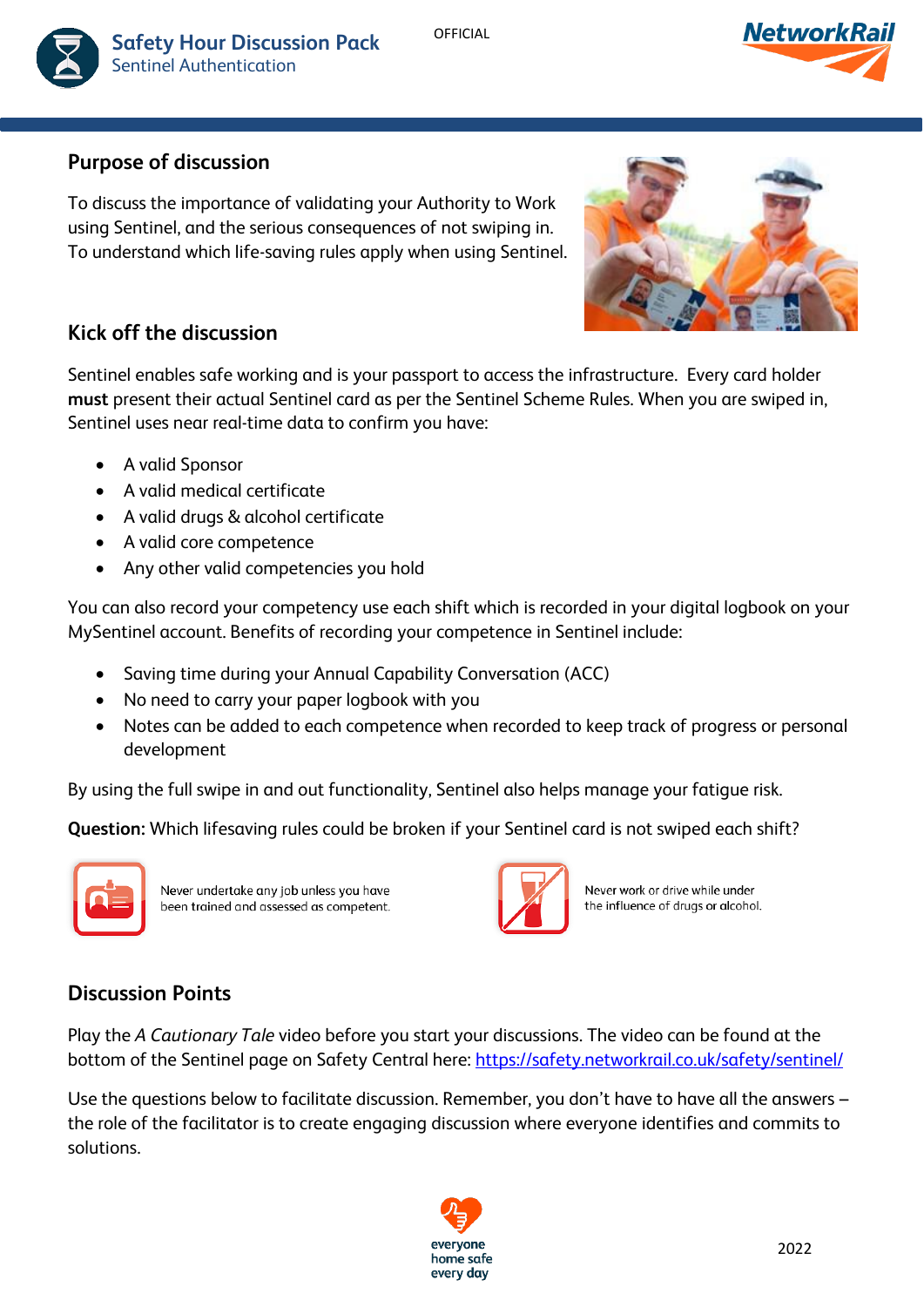



| <b>Discussion points</b>                                                                              | <b>Supporting notes</b>                                                                                                                                                                                                                                                                                                                                                                                                                                                                                                                                                                                                                                                                                                                    |
|-------------------------------------------------------------------------------------------------------|--------------------------------------------------------------------------------------------------------------------------------------------------------------------------------------------------------------------------------------------------------------------------------------------------------------------------------------------------------------------------------------------------------------------------------------------------------------------------------------------------------------------------------------------------------------------------------------------------------------------------------------------------------------------------------------------------------------------------------------------|
| 1. If we don't swipe in using<br>Sentinel, what might<br>happen?                                      | Ask the group to think of scenarios where Sentinel<br>authentication could have stopped an incident taking place.<br>You can create scenarios using risks like:<br>Individuals who have expired competencies<br>Identifying the level of a competence held<br>$\circ$ eg Level 2, requires supervision<br>Individuals who have failed a medical or D&A test or<br>who's medical or D&A certificates have expired<br>Individuals working with an outstanding risk assessment<br>or restriction against their medical certificate<br>Individuals working multiple shifts and managing their<br>fatigue risk                                                                                                                                  |
|                                                                                                       |                                                                                                                                                                                                                                                                                                                                                                                                                                                                                                                                                                                                                                                                                                                                            |
| 2. If there has been a time<br>where you haven't been<br>swiped in, why, and how<br>do we solve this? | There may be genuine frustrations / challenges with Sentinel -<br>bring these to life and discuss what can be done to solve them.<br>Who is responsible for swiping in the team?<br>The Card Checker and every Sentinel card holder<br>$\circ$<br>is responsible. Card holders should challenge if<br>they are not swiped in. If someone is working<br>alone, they are responsible for swiping<br>themselves in.<br>What support do you need to use Sentinel?<br>Do you know who to contact if you have a Sentinel<br>query?<br>24/7 Sentinel Helpdesk<br>$\circ$<br>There are how to guides and fact sheets are available for free<br>from the Sentinel website here:<br>https://info.railsentinel.co.uk/help-support/quick-start-quides/ |
|                                                                                                       |                                                                                                                                                                                                                                                                                                                                                                                                                                                                                                                                                                                                                                                                                                                                            |
| 3. Would you challenge a<br>colleague who fails to<br>swipe you in?                                   | Everyone you work with impacts your ability to be safe - would<br>you be prepared to work with someone without them gaining<br>Authority to Work from Sentinel?<br>It's not just the people you know, it's the people you don't<br>know - 80% of Sentinel card holders are contractors.                                                                                                                                                                                                                                                                                                                                                                                                                                                    |